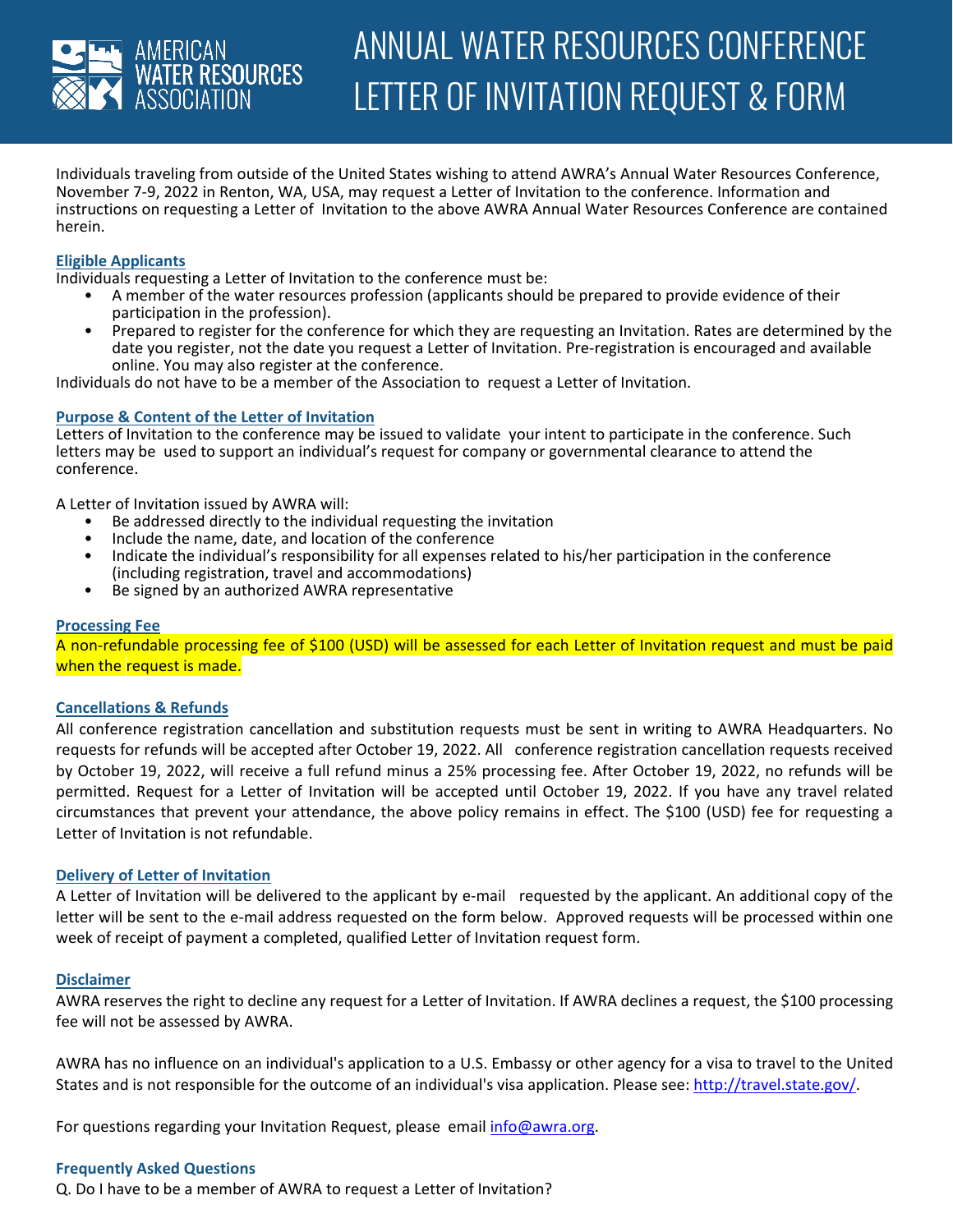A. No, membership is not required. However, individuals requesting a Letter of Invitation to the conference must be:

- A member of the water resources profession (applicants should be prepared to provide evidence of their participation in the profession)
- Prepared to register for the conference for which they are requesting an Invitation. Rates are determined by the date you register, not the date you request a Letter of Invitation. Pre-registration is encouraged.

Q. May I receive a Letter of Invitation before register for the conference? A. Yes, you must be prepared to register for the conference.

Q. Can I request and receive a Letter of Invitation for the conference, but register for the conference onsite? A. Yes, registration rates are determined by the date you register not the date you request a Letter of Invitation.

Q. Is the \$100 (USD) processing fee included in the registration fee? A. No, the \$100 processing fee is in addition to the registration fee and should be paid using the attached form.

Q. How long will it take to process my request for a Letter of Invitation? A. Approved requests will be processed within one week of receipt of a completed request form.

Q. Who can I call and talk to about this invitation application and registration?

A. You may call AWRA Headquarters at +1(540) 687-8390.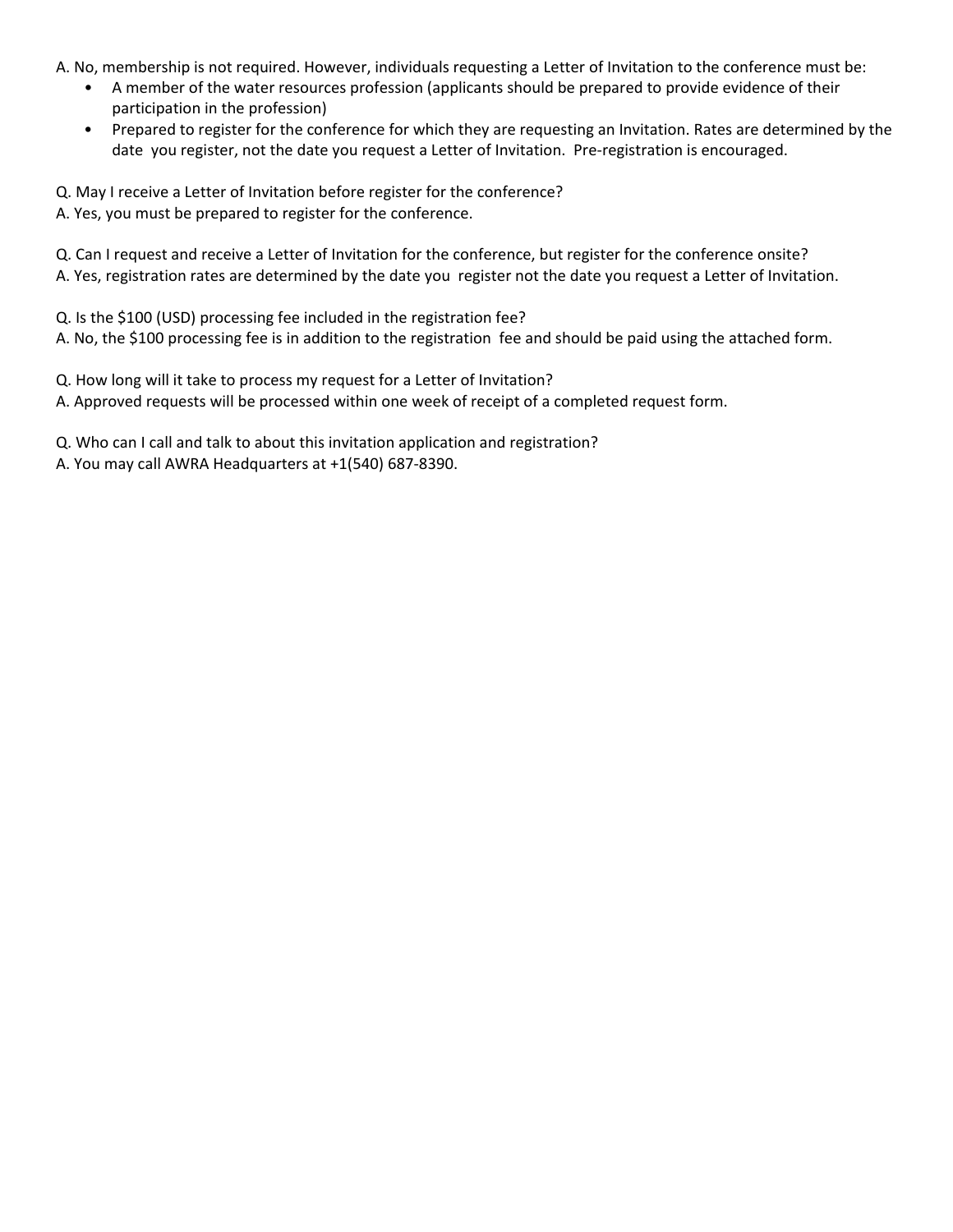

# **AWRA's Annual Water Resources Conference, November 7-9, 2022 in Renton, WA, USA**

*Request for Letter of Invitation will be accepted until October 19, 2022.* 

*Remember AWRA has no influence on Visa decisions. Please request early to avoid delays from the issuing agency.* 

# **Section 1: Complete with Your Information**

| (As it appears on your passport.)                              |  |  |                                                                                                              |  |  |
|----------------------------------------------------------------|--|--|--------------------------------------------------------------------------------------------------------------|--|--|
|                                                                |  |  |                                                                                                              |  |  |
|                                                                |  |  |                                                                                                              |  |  |
| Please check with affiliation describes your employer:         |  |  |                                                                                                              |  |  |
|                                                                |  |  | ______ Educational Institution  ______ Federal Government   ______Industry   ______Local/Regional Government |  |  |
|                                                                |  |  |                                                                                                              |  |  |
|                                                                |  |  |                                                                                                              |  |  |
|                                                                |  |  |                                                                                                              |  |  |
| (Physical address only; no Post Office Box addresses accepted) |  |  |                                                                                                              |  |  |
|                                                                |  |  |                                                                                                              |  |  |
|                                                                |  |  |                                                                                                              |  |  |
|                                                                |  |  |                                                                                                              |  |  |
|                                                                |  |  |                                                                                                              |  |  |

### **Section 2: Letter of Invitation Information**

The Letter of Invitation will be delivered electronically to the supplied e-mail address. Please indicate if you wish it to be forwarded to any other e-mail address below:

Additional E-mail:

Due to cost constraints AWRA only delivers the letter via e-mail.

### **Section 3: Cancellations & Refunds**

All conference registration cancellation and substitution requests must be sent in writing to AWRA Headquarters. No requests for refunds will be accepted after October 19, 2022. All conference registration cancellation requests received by October 19, 2022, will receive a full refund minus a 25% processing fee. After October 19, 2022, no refunds will be permitted. Request for a Letter of Invitation will be accepted until October 19, 2022. If you have any travel related circumstances that prevent your attendance, the above policy remains in effect. The \$100 (USD) fee for requesting a Letter of Invitation is not refundable.